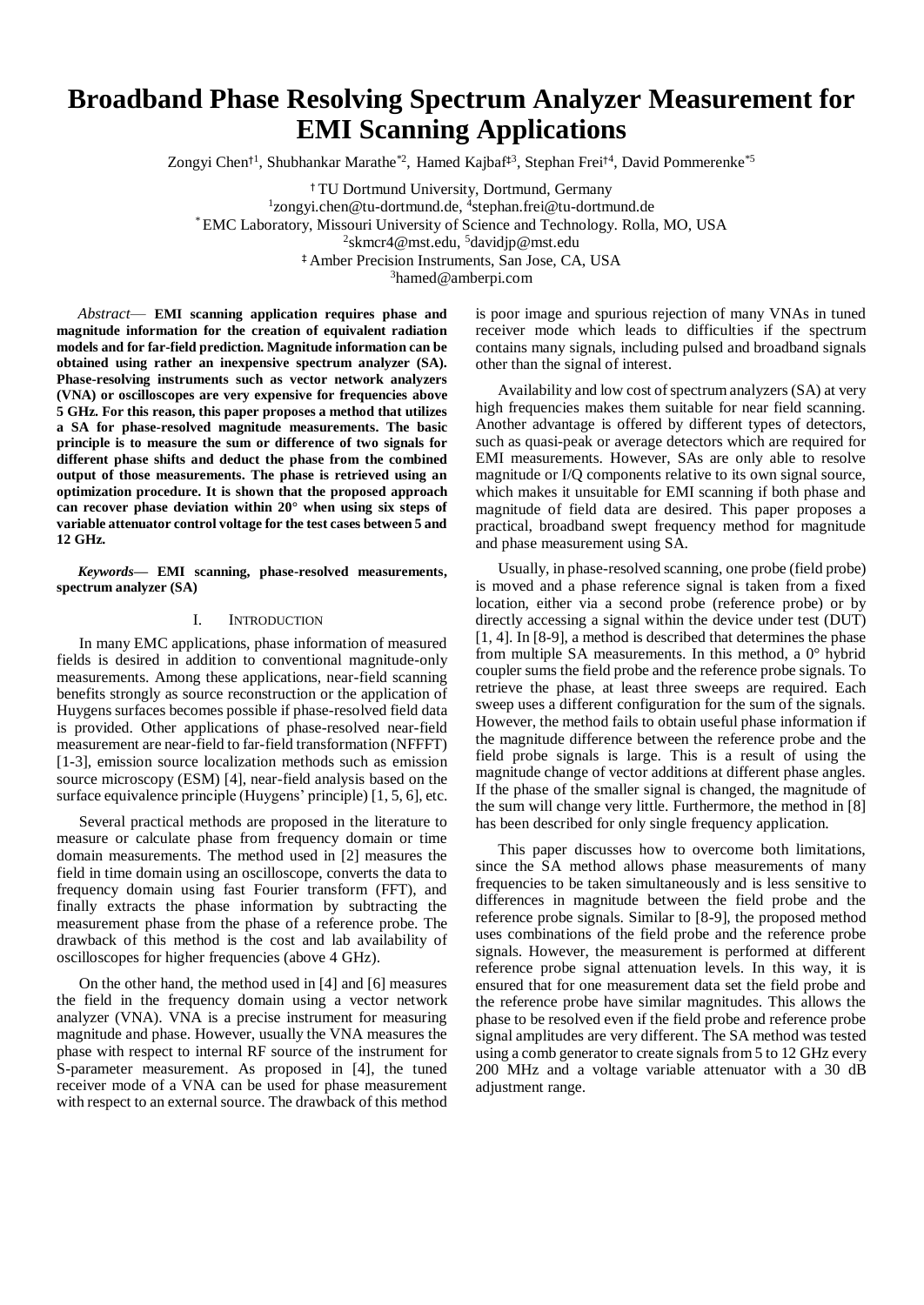## II. PRINCIPLES

Similar to [8-9], the field probe and the reference probe signals are combined using different phase shifts. The combination can be achieved by taking the sum and/or the difference. The analysis of the methods presented in [4-5] showed that the SA method only works if the magnitudes of the field probe and reference probe signals are similar. To overcome this, a variable attenuator was added. If the combinations of the field probe and reference probe signals are measured multiple times (for example, at six different settings of voltage-controlled attenuator). There will be an attenuator setting at which the magnitudes of the field probe and the reference probe are similar, provided that the field probe signal is very weak. If its magnitude is too weak then it's also not significant for many EMI applications. For the verification of the concept, arbitrary signals are used instead of probes. However, using signals from probes with sufficient low noise amplification is a straightforward change to the system, thus, only the phase resolving has been investigated for this paper.

Two setups have been implemented in this research:

- I. Using the sum and difference for two different cable lengths in the reference branch, producing two different phase shifts (shown in Fig. 1).
- II. Using only the sum for three different cable lengths in the reference branch, producing three different phase shifts (shown in Fig. 2).

Setup-II was developed to avoid the expensive broadband 180° hybrid coupler shown in setup-I.



┓ **attenuatorIIIIIIIIII Spectrum 3 Three different analyzer cable lengths Fixed attenuator Probe path** 2

Fig. 2 Block diagram of setup-II

In this experiment, six attenuation levels adjusted by voltage-controlled variable attenuator have been used for both setups, and each setup is characterized by its 3-port Sparameters. The setups are as follows:

- Setup-I: six attenuator settings and two cables resulting in 12 S-parameter sets.
- Setup-II: six attenuator settings and three cables resulting in 18 S-parameter sets.

Fixed attenuators are used to improve the input match such that input reflections can be neglected. In a real scanning setup, amplifiers would be in the field probe and reference probe paths, so additional loss of the attenuators would not diminish the system noise figure, and possible reflections between the amplifiers and the system would be expressed in the Sparameter set.

Setup-II simply replaced the expensive 180° hybrid coupler. Therefore, only the mathematical calculation is demonstrated for setup-I. At each attenuator setting four sweeps were performed. Measured sum and difference of power were recorded for the shorter phase shift cable as *Pmeas∑* and *Pmeas∆*, respectively. Using a longer cable length (=phase shift), two more sweeps were carried out and the results are denoted by *Pmeas∑\_<sup>s</sup>* and *Pmeas∆\_s.*

Expressing the output signals by the S-parameters of the system leads to:

$$
|b_{3\_meas}z|^{2} = |S_{31L}a_{1}+S_{32L}a_{2}|^{2}
$$
  
\n
$$
= |S_{31L}|^{2}|a_{1}|^{2} + |S_{32L}|^{2}|a_{2}|^{2}
$$
  
\n
$$
+ 2|S_{31L}||a_{1}||S_{32L}||a_{2}|cos(\phi_{1L} - \phi_{3L} + \phi)
$$
  
\n
$$
|b_{3\_meas}|\big|^{2} = |S_{31A}a_{1}+S_{32A}a_{2}|^{2}
$$
  
\n
$$
= |S_{31A}|^{2}|a_{1}|^{2} + |S_{32A}|^{2}|a_{2}|^{2}
$$
  
\n
$$
+ 2|S_{31A}||a_{1}||S_{32A}||a_{2}|cos(\phi_{1A} - \phi_{3A} + \phi)
$$
  
\n
$$
|b_{3\_meas}z_{s}|^{2} = |S_{31L_{s}}a_{1}+S_{32L_{s}}a_{2}|^{2}
$$
  
\n
$$
= |S_{31L_{s}}|^{2}|a_{1}|^{2}|S_{32L_{s}}|a_{2}|^{2} + 2|S_{31L_{s}}||a_{1}||S_{32L_{s}}||a_{2}|cos(\phi_{1L_{s}} - \phi_{3L_{s}} + \phi)
$$
  
\n
$$
|b_{3\_meas}A_{s}|^{2} = |S_{31A_{s}}a_{1}+S_{32A_{s}}a_{2}|^{2}
$$
  
\n
$$
= |S_{31A_{s}}|^{2}|a_{1}|^{2} + |S_{32A_{s}}|^{2}|a_{2}|^{2} + 2|S_{31A_{s}}||a_{1}||S_{32A_{s}}||a_{2}|cos(\phi_{1A_{s}} - \phi_{3L_{s}} + \phi_{3L_{s}}||a_{1}||S_{32A_{s}}||a_{2}|cos(\phi_{1A_{s}} - \phi_{3L_{s}} + \phi_{3L_{s}} + \phi_{3L_{s}}||a_{1}||S_{32A_{s}}||a_{2}|cos(\phi_{1A_{s}} - \phi_{3L_{s}} + \phi_{3L_{s}} + \phi_{3L_{s}} + \phi_{3L_{s}} + \phi_{3L_{s}} + \phi_{3L_{s}} + \
$$

where  $S_{31\Sigma}$ ,  $S_{32\Sigma}$  are S-parameters measured if the system is configured to measure the sum  $P_{meas}$  using the shorter cable,

 $\phi_{34, s} + \phi$ 

 $S_{31\Sigma_s}$ ,  $S_{32\Sigma_s}$  are S-parameters measured if the system is configured to measure the sum  $P_{meas}$  s using the longer cable,

 $S_{314}$ ,  $S_{324}$  are S-parameters measured if the system is configured to measure the sum  $P_{meas\Delta}$  using the shorter cable,

 $S_{31\Delta,s}$ ,  $S_{32\Delta,s}$  are S-parameters measured if the system is configured to measure the sum  $P_{meas\Delta s}$  using the longer cable,

 $\varphi_{1\Sigma}$  is the phase of  $S_{31\Sigma}$ ,  $\varphi_{3\Sigma}$  is the phase of  $S_{32\Sigma}$ ,  $\varphi_{1\Delta}$  is the phase of  $S_{31\Delta}$ ,  $\varphi_{3\Delta}$  is the phase of  $S_{32\Delta}$ ,  $\varphi_{1\Sigma_s}$  is the phase of  $S_{31\Sigma_s}$ ,  $\varphi_{3\Sigma_s}$  is the phase of  $S_{32\Sigma_s}$ ,  $\varphi_{14,s}$  is the phase of  $S_{314,s}$ ,  $\varphi_{34,s}$  is the phase of  $S_{324,s}$ ,

$$
\varphi
$$
 is phase difference,  $\varphi = \varphi_{a2} - \varphi_{a1}$ .

The input parameters for equations (1) through (4) are  $|a_1|$ ,  $|a_2|$  and  $\varphi$ . Here,  $|a_1|$  is the reference probe signal from a fixed location. It can be measured once before the scan. Thus,  $|a_1|$  is known. The unknowns are  $|a_2|$  and  $\varphi$ .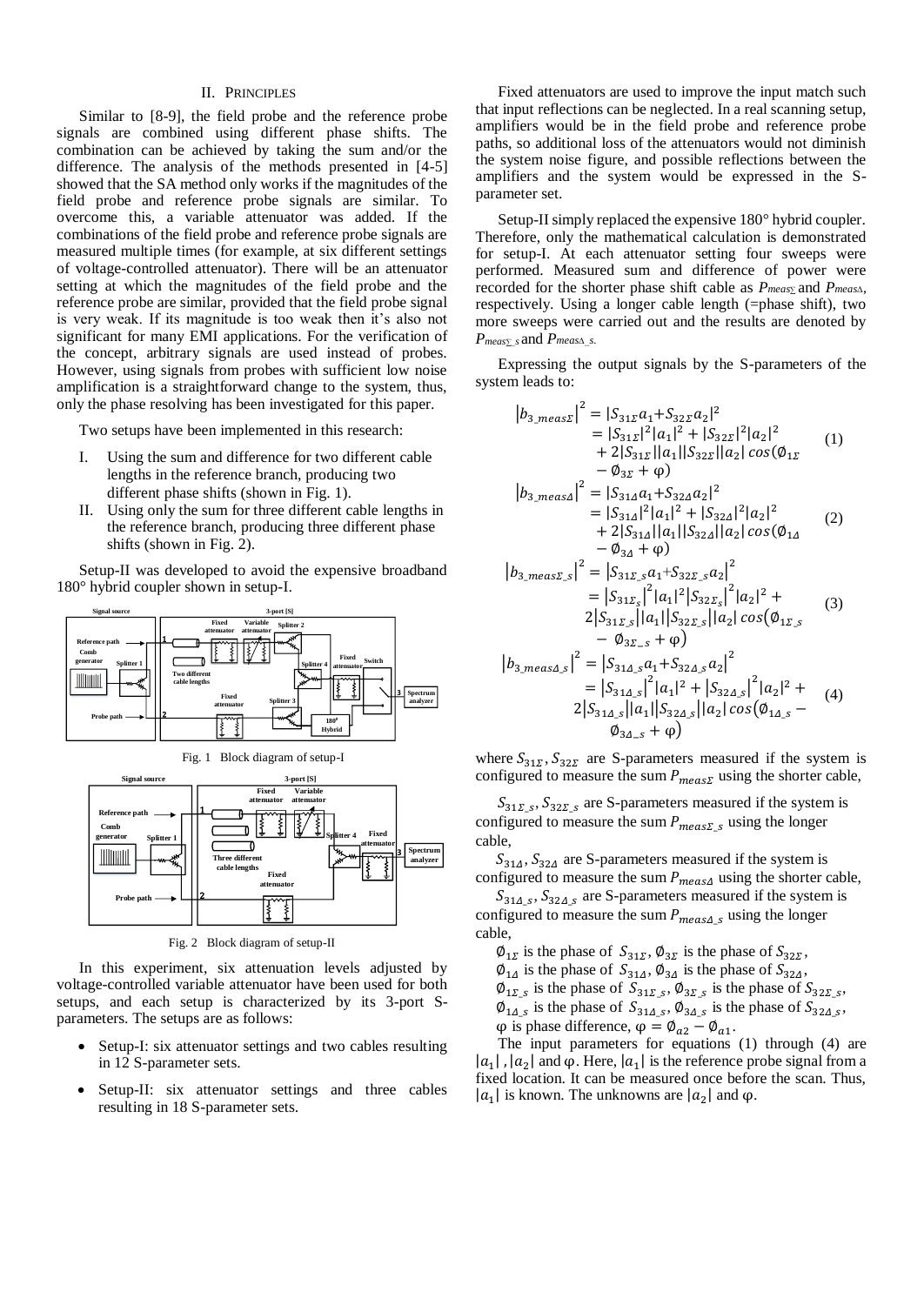For solving these unknown parameters, an optimization algorithm is applied to  $|a_2|$  and  $\varnothing_{a_2}, \varnothing_{a_1}$ . The optimization iteratively minimizes the error between calculated SA power and measured SA value. This requires a set of starting values for  $|a_2|$  and  $\varnothing_{a_2}, \varnothing_{a_1}$ , then the calculated power can be obtained using:

$$
P_{calU} = \frac{1}{2} |b_{3\_start} \rangle^2
$$
  
=  $\frac{1}{2} |S_{31} \Omega_{1\_start} + S_{32} \Omega_{2\_start}|^2$  (5)

$$
P_{calcu\Delta} = \frac{1}{2} |b_{3_{start\Delta}}|^2
$$
\n
$$
= \frac{1}{2} |S_{31\Delta} a_{1_{start}} + S_{32\Delta} a_{2_{start}}|^2
$$
\n(6)

$$
P_{calS} = \frac{1}{2} |b_{3\, \text{start} \Sigma, s}|^2
$$
\n(7)

$$
= \frac{1}{2} |S_{31\Sigma_s} a_{1\_start} + S_{32\Sigma_s} a_{2\_start}|
$$
  
\n
$$
P_{calcu\Delta_s} = \frac{1}{2} |b_{3\_start\Delta_s}|^2
$$
  
\n
$$
= \frac{1}{2} |S_{31\Delta_s} a_{1\_start} + S_{32\Delta_s} a_{2\_start}|^2
$$
\n(8)

where  $a_{1\_start} = |a_1|e^{j\phi_{a1\_start}}$ 

$$
a_{2\_start} = |a_{2\_start}|e^{j\emptyset_{a2\_start}}
$$

Similar to other optimization functions, the convergence and accuracy of the combined results highly depend on the definition of the error function value which is minimized. Here, the error function is defined in dB by:

$$
Error_{total} = Error_{\Sigma} + Error_{\Delta} + Error_{\Sigma,s} + Error_{\Delta-s}
$$
(9)  
where 
$$
Error_{\Sigma} = |P_{meas_{\Sigma}} - P_{calcu}_{\Sigma}|,
$$

$$
Error_{\Delta} = |P_{meas_{\Delta}} - P_{calcu}_{\Delta}|,
$$

$$
Error_{\Sigma,s} = |P_{meas_{\Sigma,s}} - P_{calcu}_{\Sigma,s}|,
$$
and
$$
Error_{\Delta,s} = |P_{meas_{\Delta,s}} - P_{calcu}_{\Delta,s}|.
$$

A potential problem lies in reaching the local minima. This can be avoided by optimizing the starting values, which may require testing different starting values and accepting the converged result (showing the lowest error value) as the best estimate of the global minima. In its present un-optimized Matlab implementation, the optimization takes several seconds.

#### III. IMPLEMENTATION

Block diagram and actual picture of Setup-I have been shown in Fig. 1 and Fig. 3, respectively. The test signal was created using a comb generator and splitter 1, also shown in Fig. 1. A fixed attenuator of 6 dB was applied in the reference probe path and 20 dB in the field probe path. A 5 dB fixed attenuator was applied to the output of splitter 4. The fixed attenuators were introduced to mitigate multiple reflections and to observe how the proposed method performs while having power level differences between the field probe and the reference probe signals.

The different attenuators in the field probe and reference probe paths led to a 14 dB difference in the signal strength within the phase resolving system. Thus, the effect of the fixed attenuator was compensated by a 14 dB setting of the variable attenuator, as shown in Fig. 4 with a black line representing an attenuator control voltage equal to -1.5 V. It was expected that the lowest phase error was achieved at this setting. The measured 3-port system S-parameters are shown in Fig. 5. In this figure,  $S_{31}$  represents the reference probe path and  $S_{32}$  represents the field probe path. The black box emphasizes the region where the magnitude of  $S_{31}$  is similar to  $S_{32}$ , which verifies the proper behavior of the variable attenuation settings.



Fig. 3 Measurement setting for setup-I





Fig. 5 System S-parameter corresponds to variable attenuator control voltages (setup-I)

Setup-II, shown in Fig. 6, avoids the use of expensive 180° hybrid coupler, which is identical to a 0° splitter and an inverter. One option is to build an inverter and use a splitter, and another is to introduce a third phase shift using cables. For a broadband method it is not possible to choose one cable length which gives a phase shift of 180° for all frequencies. As shown in Fig. 7, using three cables provides enough phase shift at every investigated frequency. For example, taking a frequency of 8 GHz, the phase difference between the reference probe signal ("ref" in red) and cable I ("phase I" in green) is  $25^{\circ}$ , and the phase difference between the reference probe signal ("ref" in read) and cable II ("phase II" in blue) is 85°. For setup-II, fixed attenuators of 16 dB and 10 dB are applied to the field probe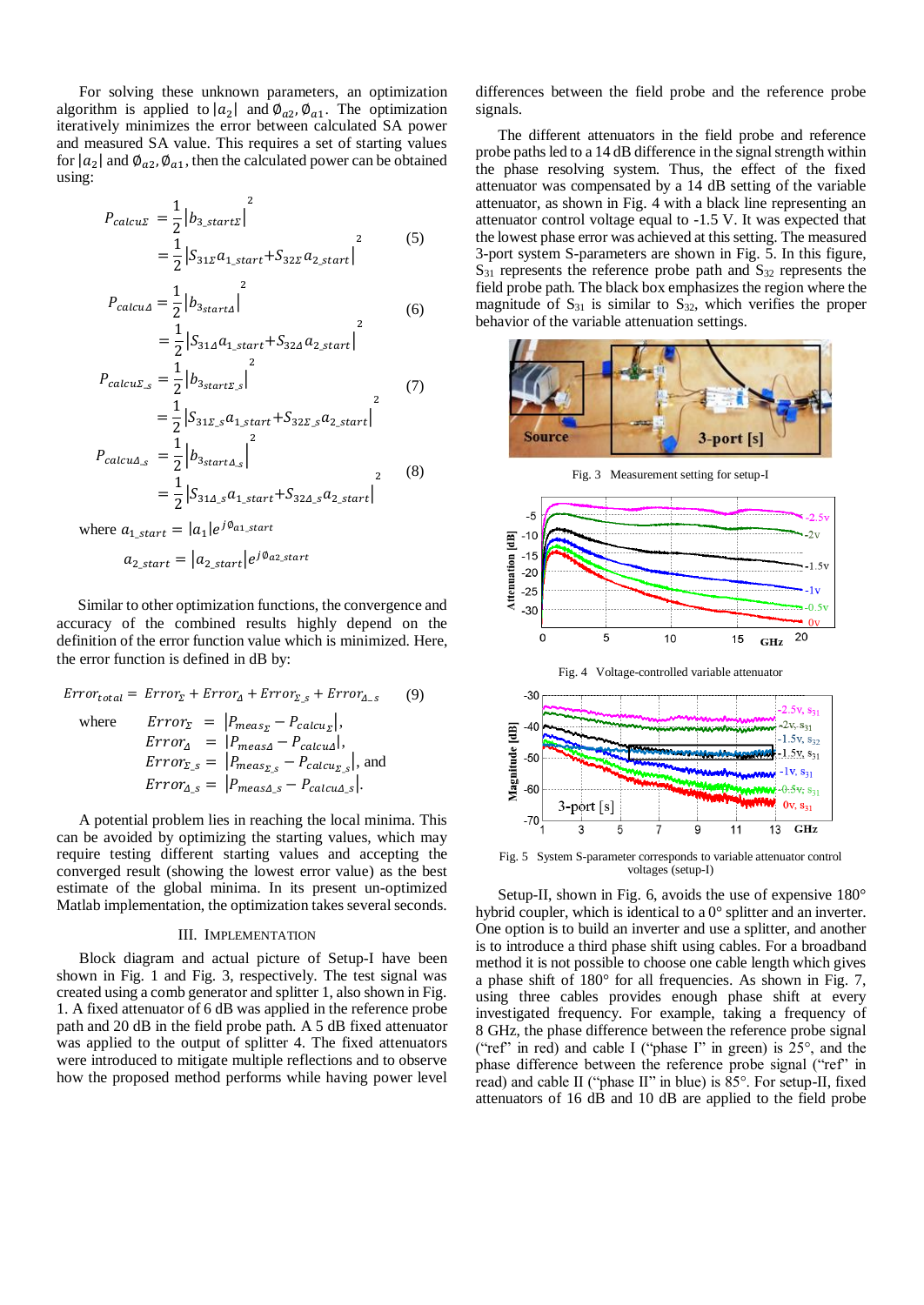path and the reference probe path respectively. This results in a different optimal variable attenuator setting—as shown in Fig. 4. An attenuator control voltage of -2 V leads to additional 6 dB attenuation in reference probe path



Fig. 6 Measurement setting for setup-II



Fig. 7 Three phase shift cables–phase information

Multiple reflections between the system output (port 3, Fig. 2) and the SA will impact the phase and magnitude retrieval accuracy. Every SA has a non-zero reflection coefficient. In this paper, a voltage standing wave ratio of  $(VSWR) = 1.8$  (worst case Rohde & Schwarz model FSV for 3.6 to 20 GHz) is used for calculating level error  $\Delta L_r$  (shown in Fig. 8) in dB due to mismatch using:

$$
\Delta L_r = 20 \cdot \log(1 - r_s \cdot r_l) \tag{10}
$$

where  $r_s$  represents the magnitude of the reflection coefficient of the system's output port (port 3, Fig. 2), which equals S**<sup>33</sup>** of the system S-parameters and  $r_l$  is the magnitude of SA's reflection coefficient.

Adding a 5 dB attenuator reduces the impact of multiple reflections. Using an input attenuator setting larger than 0 dB or a 10 dB attenuator will further reduce the effect of multiple reflections. This will not impact the system's sensitivity providing that the field probe signals are sufficiently amplified using a low noise amplifier as the first stage amplifier.



Fig. 8 Calculated level error with/without added attenuator as a result of mismatch for setup-II

#### IV. MEASUREMENT RESULTS

To validate the method, a broadband signal was created using an Omniyig comb generator. The source spectrum measured after splitter 1 is shown in Fig. 9. The splitters are rated up to 12 GHz; for this reason the analysis was performed for the signals between 5 and 12 GHz.



Fig. 9 Source power spectrum after splitter 1

 Reference probe signal and field probe signal were obtained from the output signal of in-phase splitter 1, which means that |a<sub>1</sub>| and  $|a_2|$  are known and  $\varphi = 0^\circ$ . A known phase shift cable was then introduced to the reference probe path to create an outof-phase reference probe signal and field probe signal. This allows comparison of the calculated phase and magnitudes to the real values of  $|a_1|, |a_2|$  and  $\varphi$ . In this paper, power "measured" means power directly measured by the SA. Power "calculated" means power calculated using the measured Sparameters and the measured splitter 1 output values. Power "retrieved" means power retrieved using measured power at the SA as input for the optimization.

## *A. Measurement results for setup-I*

Due to the large amount of cables, splitters, and the usage of a voltage-controlled attenuator the system's S-parameters are prone to error. We have observed variations from repeated dismounting, mounting, and S-parameter measurements in the range of +/- 0.5 dB. To test the effect of such errors and inaccuracies of the SA readings or time variations of the DUT emissions, simulations were performed that use the correct field probe and reference probe input signals and phases to calculate the power value that the SA would measure if the S-parameters were perfect. These calculated powers were then compared to the power measured by the SA.

As a representative example of the observed overall behavior, the data is shown in Fig. 10 for 8 GHz. Here, the dashed line with diamond marker denotes the power directly measured by the SA and the solid line with star marker denotes the power calculated using the measured S-parameters and the measured splitter 1 output values. The data match within  $\pm 0.5$  dB. The black circle indicates a case in which the phase shifts add up in such a way that the sum turns into a difference, which led to a minimum in the SA reading when the attenuator control voltage was -1.5 V. Such a cancellation point is rather sensitive to small phase and magnitude errors. The fact that a good match is achieved at such a cancellation point is an indicator for the robustness of the method.



Fig. 10 Power measured compared with power calculated for setup-I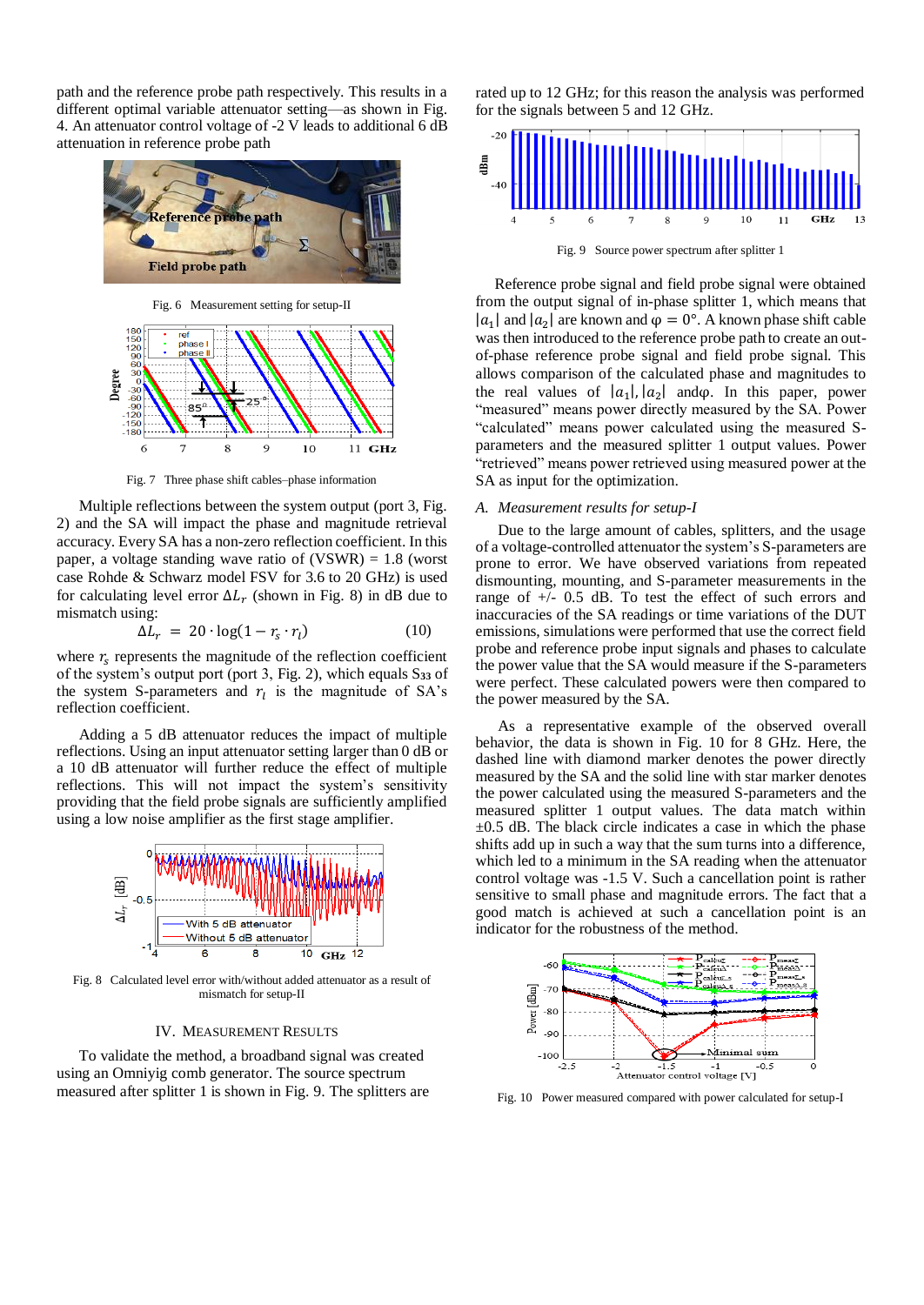In real scan, the reference probe (from which the reference signal can be obtained) was at a fixed location. Thus, the reference signal magnitude spectrum could be measured once before the scan. The reference signal magnitude spectrum was known. The optimization algorithm only needed to retrieve the field probe power, and phase difference between the reference probe and field probe signals. The correct phase difference between the reference probe and field probe signals of the test setup was 0°. As an in-phase splitter was used to create the field probe and reference probe signals (shown in Fig. 1, splitter 1), the retrieved field probe power should have been the same as the reference probe power. The results are shown in Fig. 11 at 9 GHz and 11 GHz. For both frequencies, the retrieved field probe power shows a good agreement to the reference probe power among all attenuator settings. However, the retrieved phase shows more sensitivity to the attenuator setting. It was expected that the best phase recovery would be obtained at the attenuator setting, which leads to similar reference probe and field probe magnitudes at the splitter (shown in Fig. 1, splitter 4). Figure 11 indicates the same behavior as expected. At an attenuator control voltage of -1.5 V (the condition in which the variable attenuator produces a 14 dB attenuation to get similar reference probe and field probe signal levels), a phase error in the range of 10° was observed. This was most likely due to a sensitivity to an incorrect SA power measurement.



Fig. 11 Retrieved phase, field probe power (setup-I)

 The power measured by the SA is not an exact value. Errors can be introduced by time variation of the EMI signals of a DUT and by inaccuracies of the SA itself. To investigate the robustness of the phase and field probe power retrieval, the following numerical experiments have been conducted. Using the correct SA readings (four power measures for each variable attenuator setting, *Pmeas*∑, *Pmeas∆*, *Pmeas*∑*\_s*, and *Pmeas∆\_s*), a random distributed variation uniformly distributed at  $\pm 2.5$  dB was added to the correct values. The distributed values were then added to the optimization process to identify the best fitting field probe powers and phase values. This was repeated 1000 times for different combinations of the distributed values. Each of the 1000 trials resulted in one best estimate of the field

probe power and one estimate of the phase. Those results are illustrated in Fig. 12 for 7 GHz as histograms.



Fig. 12 Histogram of the retrieved field probe power (left) and the retrieved phase (right)

#### *B. Measurement results for setup-II*

The setup-II used three different cable lengths for the phase shift instead of the hybrid coupler. First, an in-phase reference probe and field probe signal case was tested. Only the test setup changed; the power capture and post-processing was similar to that of setup-I. The retrieved field probe powers and retrieved phases at 7 GHz are shown in Fig. 13. The retrieved field probe powers followed the reference probe powers and a less than 1 dB deviation was observed. The retrieved phases were less than 20° when attenuator control voltage varied from -2.5 V to -1.5 V (best range).



Fig. 13 Retrieved results for in-phase reference probe and field probe signals (setup-II)

 Furthermore, an out-of-phase reference probe and field probe signal case was also verified. An additional phase shift was introduced to the reference channel so that a phase difference could be detected between the reference probe and the field probe signals. The results of the configuration are shown in Fig. 14. The retrieved field probe power has less than 1 dB error for all attenuation settings. The phase was best retrieved at an attenuator setting of  $-2$  V (= 7.5 dB attenuation). At that voltage, the field probe signal and the attenuated reference probe signal have about the same magnitude at splitter 4. Thus, the effect of adding different phase angles led to the largest magnitude changes. For an attenuator setting of  $0 \text{ V}$  (= 24 dB attenuation), the magnitude difference is too large such that the phase retrieval fails.